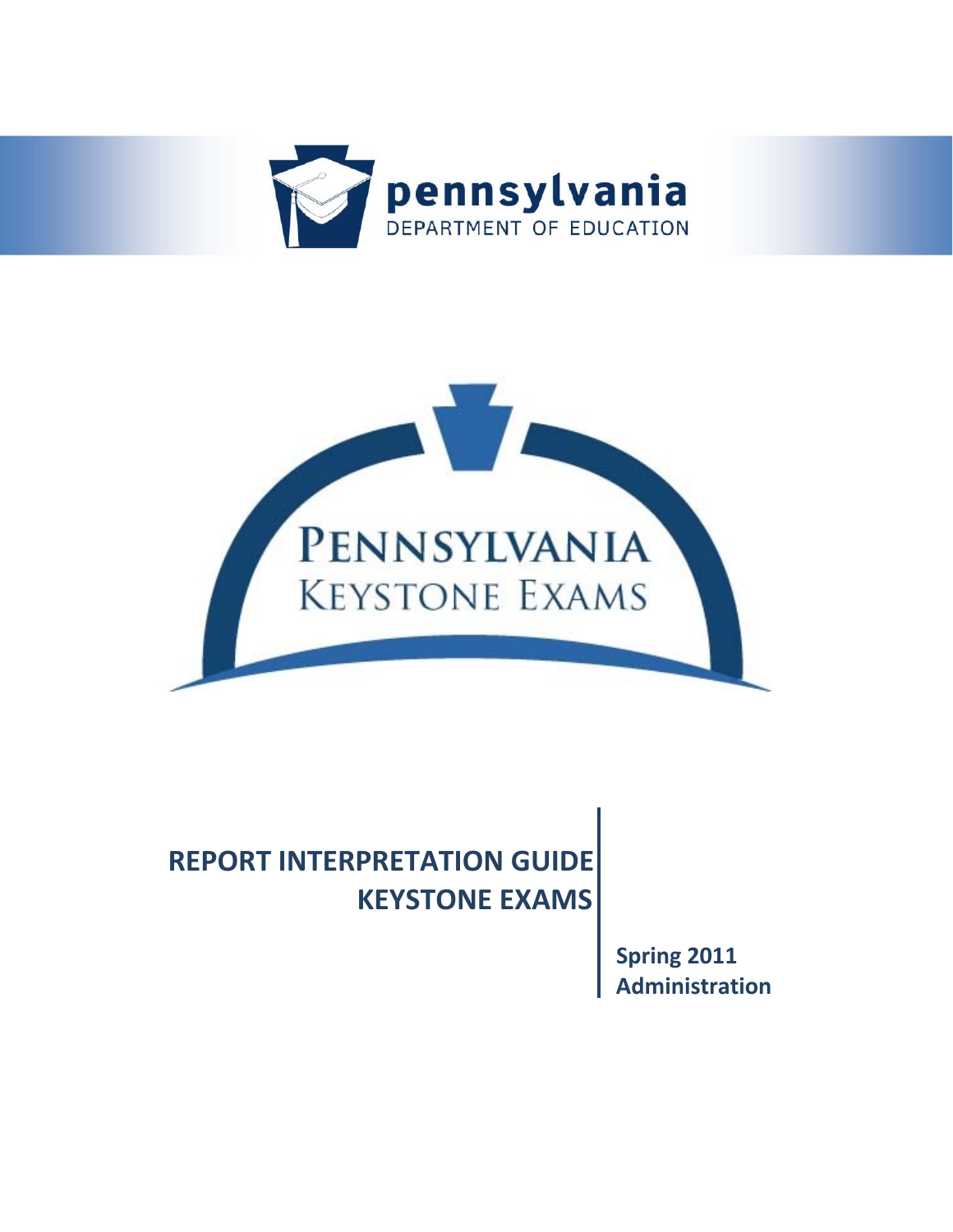## **Table of Contents**

| KEYSTONE EXAMS ASSESSMENT ANCHORS AND ELIGIBLE CONTENT WITH SAMPLE ITEMS DOCUMENTS 7 |  |
|--------------------------------------------------------------------------------------|--|
|                                                                                      |  |
|                                                                                      |  |
|                                                                                      |  |
|                                                                                      |  |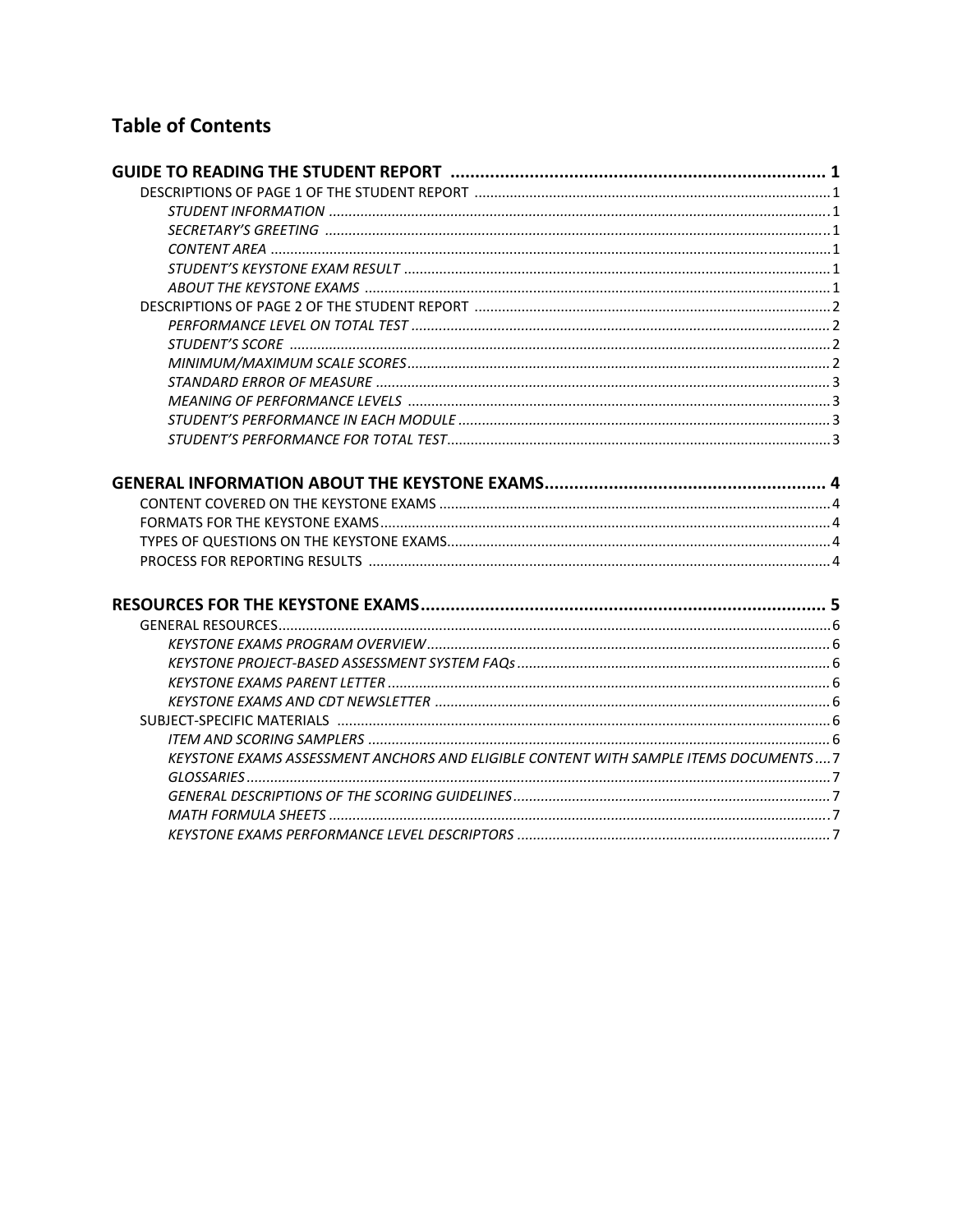

### **GUIDE TO READING THE STUDENT REPORT**

The Keystone Exams are one component of Pennsylvania's new system of high school graduation requirements for students in the class of 2015 and beyond. Students take the exams toward the end of specific courses, beginning in 2010‐2011 for Algebra I, Biology, and Literature.

The Student Report displays how a student performed on each Keystone Exam. This guide helps explain the scores on the student's report. If the student did not take both modules of an exam, part of the report is blank. Remember, these exams are only one measure of the student's growth academically.

#### **DESCRIPTIONS OF PAGE 1 OF THE STUDENT REPORT**



**2**

#### **STUDENT INFORMATION**

This section identifies the student's name, school, district, date of testing, and grade.

#### **SECRETARY'S GREETING**

This letter is from the Secretary of Education and describes content assessed on the Keystone Exam.



#### **CONTENT AREA**

This is the course or subject matter covered by the Keystone Exam.



#### **STUDENT'S KEYSTONE EXAM RESULT** This table indicates the student's performance level on the Keystone



Exam.

## **ABOUT THE KEYSTONE EXAMS**

This is a brief summary of the Keystone Exams.



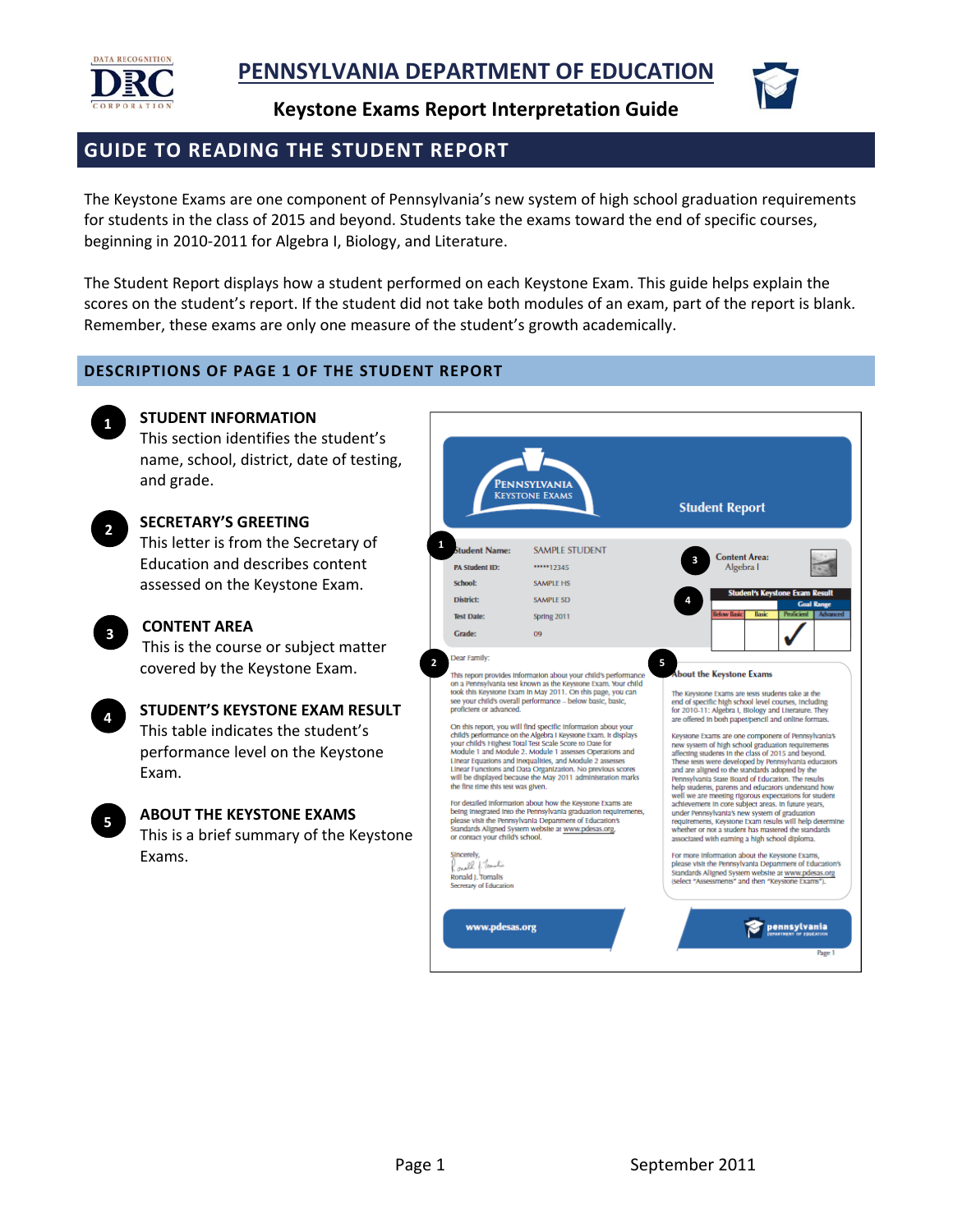



#### **DESCRIPTIONS OF PAGE 2 OF THE STUDENT REPORT**



### **8 PERFORMANCE LEVEL ON TOTAL TEST**

The arrow points to the student's performance level for the total Keystone Exam.

Note: If the student was not tested or did not receive a total score, an arrow pointing to the performance level is not displayed.



**8**

### **STUDENT'S SCORE**

The Highest Total Test Scale Score to Date indicates the student's scale score for the total test. Additionally, the arrow on the bar graph indicates where the student's score falls within a performance level.

Because each content area has its own individual scale, the student's Keystone Exam scores should not be compared across content areas.

#### **MINIMUM/MAXIMUM SCALE SCORES**

The minimum and maximum scale scores represent the minimum and maximum scores a student could earn. Each Keystone Exam has a minimum and maximum score that stays the same across years. The Proficient score is set at 1500 for all exams.

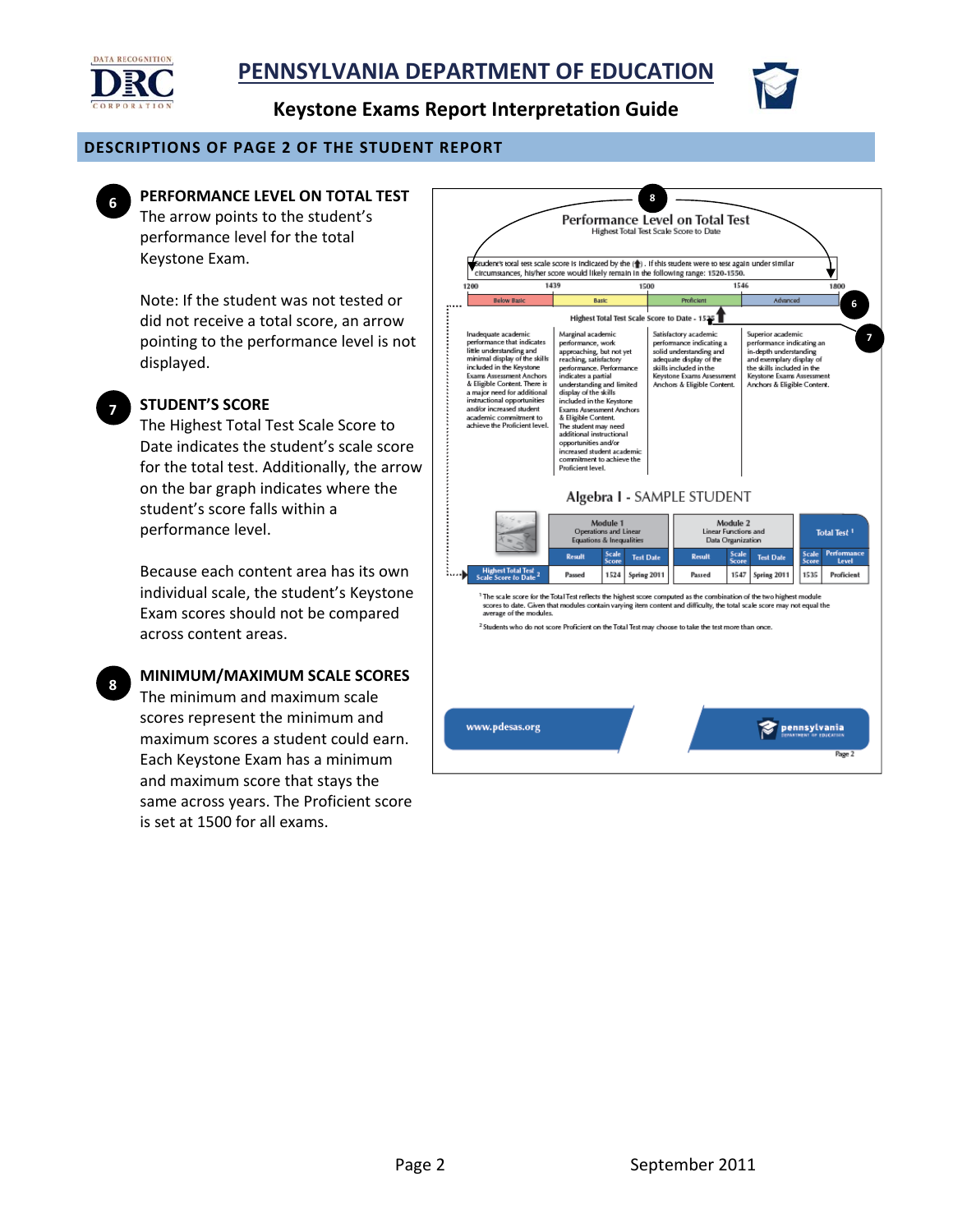



#### **DESCRIPTIONS OF PAGE 2 OF THE STUDENT REPORT (CONTINUED)**



### **STANDARD ERROR OF MEASURE**

This range reflects the standard error of measurement (SEM) for the student's Keystone Exam score. Specifically, it provides a reasonable range of scores that the student might receive if he or she took an equivalent version of the exam. (In other words, the student took an exam that covered exactly the *same* content, but included a *different* set of items.) For example, if the Keystone Exam score is 1750 and the SEM range is 1700 to 1800, then the student would be likely to score somewhere between 1700 and 1800 if a different version of the exam is taken under similar conditions.

**MEANING OF PERFORMANCE LEVELS** This section provides a general description of the Pennsylvania performance levels. Student performance on the Keystone Exams falls into one of four performance levels: Below Basic, Basic, Proficient, and Advanced. **10**



#### **STUDENT'S PERFORMANCE IN EACH MODULE 11**

This section indicates the student's performance within each module. It provides the assessment anchors covered in each module. Additionally, it identifies the result, scale score, and date of testing for each module.

Note: Students do not need to pass both modules in order to score Proficient on the exam.

#### **STUDENT'S PERFORMANCE FOR TOTAL TEST 12**

This section indicates the student's scale score and performance level for the total test. The scale score for the total test reflects the highest score computed as the combination of the two highest module scores. Because modules contain varying item content and difficulty, the total scale score may not equal the average of the modules. Students taking the Keystone Exam for the first time must take both modules in order to receive a total test scale score.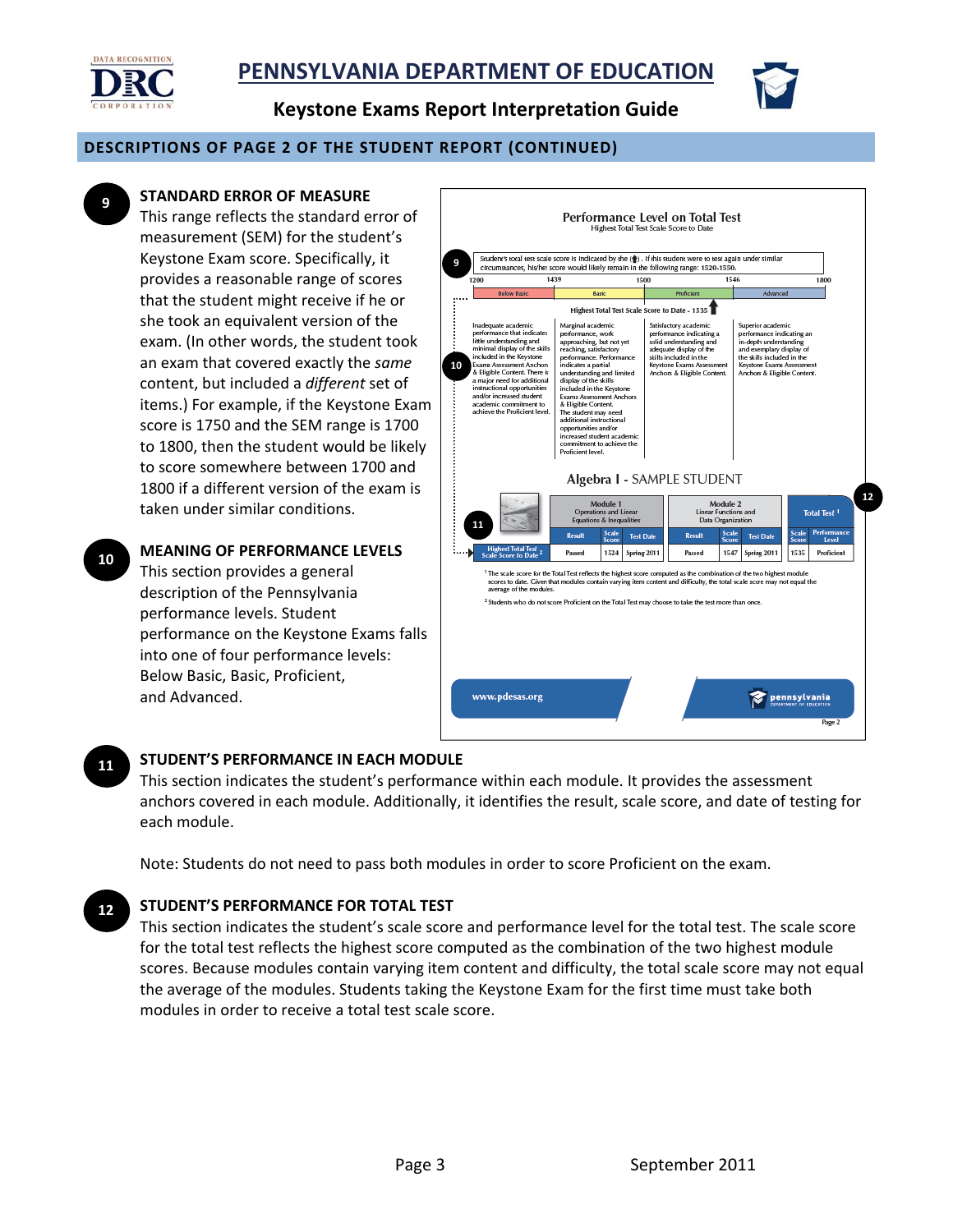



### **GENERAL INFORMATION ABOUT THE KEYSTONE EXAMS**

#### **CONTENT COVERED ON THE KEYSTONE EXAMS**

Each Keystone Exam is organized into two major reporting categories known as modules. Each module is organized around specific assessment anchors and eligible content within a content area. Assessment anchors and eligible content are statements that clarify the standards assessed on each Keystone Exam and serve as one tool to align curriculum, instruction, and assessment. All questions on the Keystone Exams are aligned to the Keystone Exams Assessment Anchors and Eligible Content, which can be found on the SAS website at www.pdesas.org/Standard/Views.

#### **FORMATS FOR THE KEYSTONE EXAMS**

The Keystone Exams are available in both online and paper/pencil formats. Districts determine whether online, paper/pencil, or both formats are used locally.

#### **TYPES OF QUESTIONS ON THE KEYSTONE EXAMS**

The Keystone Exams include multiple‐choice questions and constructed‐response, or open‐ended, questions. For each Keystone Exam, approximately 60% to 75% of the total score is from multiple‐choice questions and 25% to 40% of the total score is from constructed‐response questions.

#### **PROCESS FOR REPORTING RESULTS**

Two copies of the individual student report for all Keystone Exams are sent to each school district and charter school for distribution to parents, teachers, guidance counselors, and/or principals. School districts and charter schools may publish the results of the Keystone Exams school‐level reports.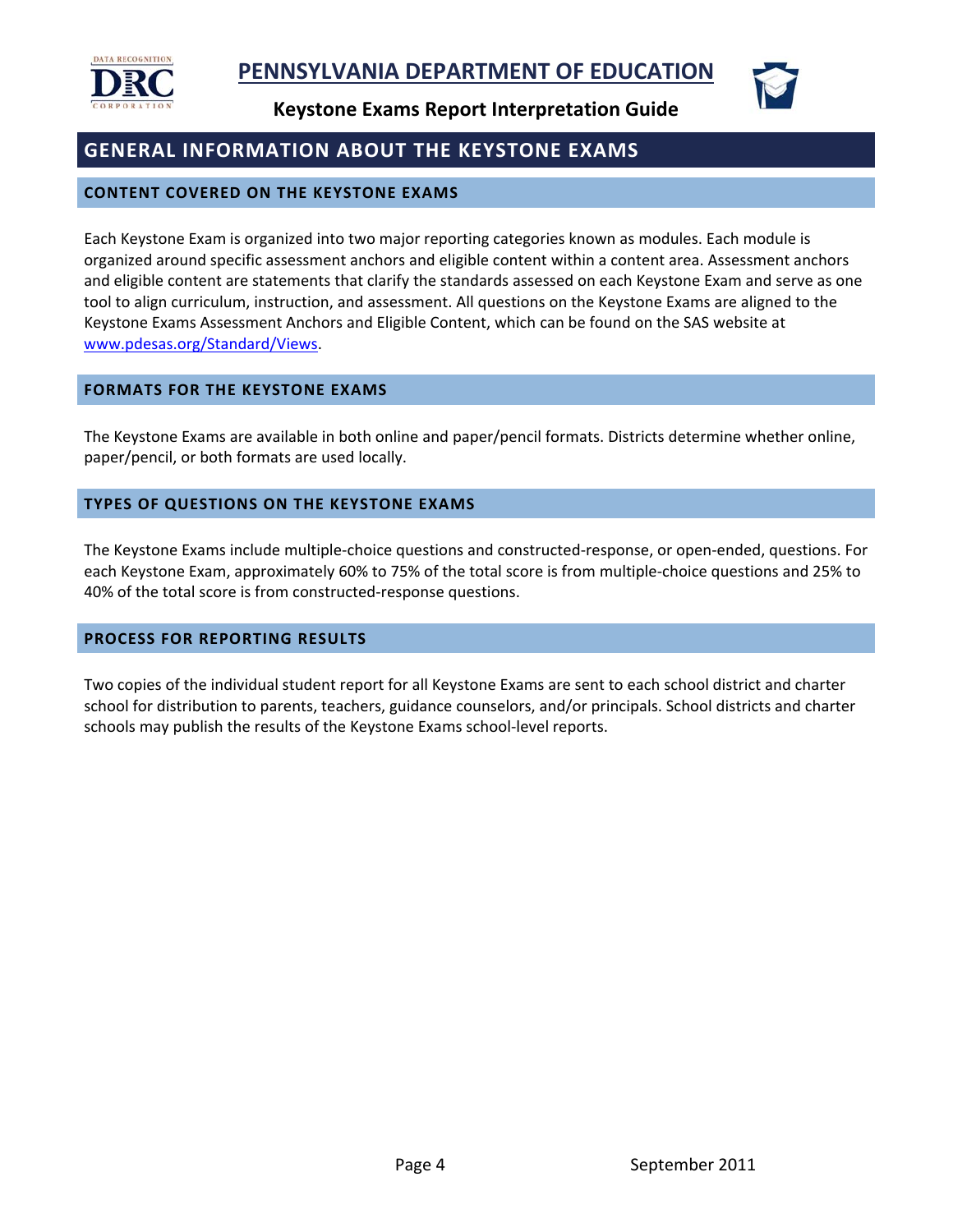



### **RESOURCES FOR THE KEYSTONE EXAMS**

More information about the Keystone Exams can be found on the SAS website at www.pdesas.org. All resources listed below are available to the public.

To access resources on the SAS website, click on the **Assessments** tab near the top of the home page. Select the **Keystone Exams** tab on the toolbar that appears below.

| <b>pennsylvania</b>                                                                |                           |                                                                                                                                                                                                                                                                                                                                                                                                                                                                                                                                                                                         |                    | $A$ Home<br><b>CO</b> Help<br>Teacher Tools<br>Welcome, Guest<br>Login |                                  |                                   |  |
|------------------------------------------------------------------------------------|---------------------------|-----------------------------------------------------------------------------------------------------------------------------------------------------------------------------------------------------------------------------------------------------------------------------------------------------------------------------------------------------------------------------------------------------------------------------------------------------------------------------------------------------------------------------------------------------------------------------------------|--------------------|------------------------------------------------------------------------|----------------------------------|-----------------------------------|--|
| Standards<br>Aligned<br>System<br><b>SAS</b>                                       |                           |                                                                                                                                                                                                                                                                                                                                                                                                                                                                                                                                                                                         |                    |                                                                        |                                  | SearchQ<br><b>Advanced Search</b> |  |
| <b>Clear Standards</b>                                                             | <b>Fair Assessments</b>   | <b>Curriculum Framework</b>                                                                                                                                                                                                                                                                                                                                                                                                                                                                                                                                                             | <b>Instruction</b> |                                                                        | <b>Materials &amp; Resources</b> | <b>Interventions</b>              |  |
| <b>About</b><br><b>Keystone Exams</b>                                              | <b>Assessment Creator</b> | <b>Reference Materials</b>                                                                                                                                                                                                                                                                                                                                                                                                                                                                                                                                                              |                    | <b>Classroom Diagnostic Tools</b>                                      | <b>Graduation Requirements</b>   |                                   |  |
| Keystone Exams<br>students toward meeting state standards.<br>English Composition. |                           | The Keystone Exams are end-of-course assessments designed to assess proficiency in the subject areas of Algebra I, Algebra II, Geometry, Literature, English<br>Composition, Biology, Chemistry, U.S. History, World History, and Civics and Government.<br>The Keystone Exams are one component of Pennsylvania's new system of high school graduation requirements. Keystone Exams will help school districts guide<br>During 2010-2011 Keystone Exams will be available for Algebra I, Biology, and Literature. Other exams will be field tested including: Algebra II, Geometry and |                    |                                                                        |                                  |                                   |  |
| > General Information                                                              |                           | <b>General Information</b><br>Keystone Project FAQ 4-28-11                                                                                                                                                                                                                                                                                                                                                                                                                                                                                                                              |                    |                                                                        |                                  |                                   |  |
| > Performance Level Descriptors (PLDs)                                             |                           | CDT Keystone Newsletter Spring 2011 02.04.11                                                                                                                                                                                                                                                                                                                                                                                                                                                                                                                                            |                    |                                                                        |                                  |                                   |  |
| > Item and Scoring Samplers                                                        |                           | R Keystone Exams Program Overview                                                                                                                                                                                                                                                                                                                                                                                                                                                                                                                                                       |                    |                                                                        |                                  |                                   |  |
| > Mathematics                                                                      |                           | Enrollment Collection Window for the Spring 2011 Keystone Exams                                                                                                                                                                                                                                                                                                                                                                                                                                                                                                                         |                    |                                                                        |                                  |                                   |  |
| > Literature and English Composition                                               |                           | Accommodations for Students without IEPs or 504 Plans                                                                                                                                                                                                                                                                                                                                                                                                                                                                                                                                   |                    |                                                                        |                                  |                                   |  |
| > Science                                                                          |                           |                                                                                                                                                                                                                                                                                                                                                                                                                                                                                                                                                                                         |                    |                                                                        |                                  |                                   |  |
|                                                                                    |                           | Accommodations for Students with IEPs and 504 Plans                                                                                                                                                                                                                                                                                                                                                                                                                                                                                                                                     |                    |                                                                        |                                  |                                   |  |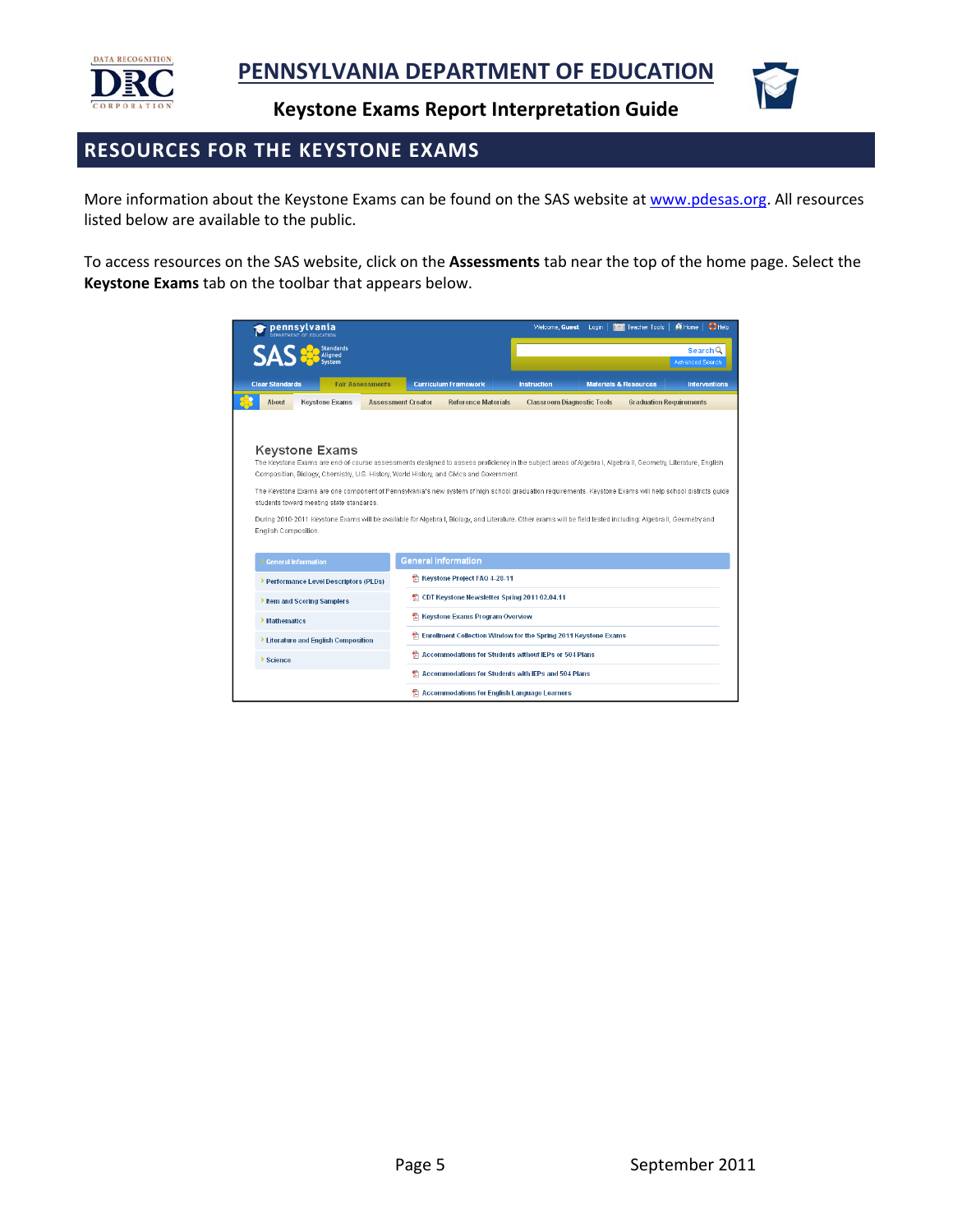



#### **GENERAL RESOURCES**

The following resources provide information about the Keystone Exams.

#### **KEYSTONE EXAMS PROGRAM OVERVIEW**

The program overview provides a summary of the Keystone Exams. It includes information regarding high school graduation requirements, testing students with special needs and English Language Learners, Keystone Exams schedules, and Keystone Exams Assessment Anchors and Eligible Content. It also contains a detailed outline of each exam design for Algebra I, Biology, and Literature.

#### **KEYSTONE PROJECT‐BASED ASSESSMENT SYSTEM FAQs**

If a student is unable to meet the high school graduation requirements after taking a Keystone Exam twice, the student may supplement a Keystone Exam score with satisfactory completion of a project‐based assessment. The FAQs document addresses commonly asked questions regarding the requirements and administration of project‐based assessments in place of the Keystone Exams.

#### **KEYSTONE EXAMS PARENT LETTER**

The parent letter answers commonly asked questions regarding the administration of the Keystone Exams. It addresses student participation, content covered for each subject, formats available for taking the exams, types of questions, and reported results.

#### **KEYSTONE EXAMS AND CDT NEWSLETTER**

The newsletter provides updates concerning the Keystone Exams and Classroom Diagnostic Tools (CDT) programs. It contains schedules for upcoming releases and trainings, as well as brief summaries describing the programs.

#### **SUBJECT‐SPECIFIC MATERIALS**

The following resources are available for educators and parents/guardians to help prepare students for the Keystone Exams.

#### **ITEM AND SCORING SAMPLERS**

Item and Scoring Samplers for Algebra I, Biology, and Literature are currently available. Each sampler contains annotated multiple‐choice questions and constructed‐response questions aligned to the Keystone Exams Assessment Anchors and Eligible Content. They provide an idea of the types of exam questions (items) that appear on the operational Keystone Exams. The questions may be used as examples for creating assessment items in the classroom, and they may also be copied and used as part of a local instructional program. Since the samplers include examples of how constructed-response questions are scored, classroom teachers may want to have students respond to the constructed-response items in the sampler. Educators can then use the sampler as a guide to score the responses either independently or together with colleagues in a school or district.